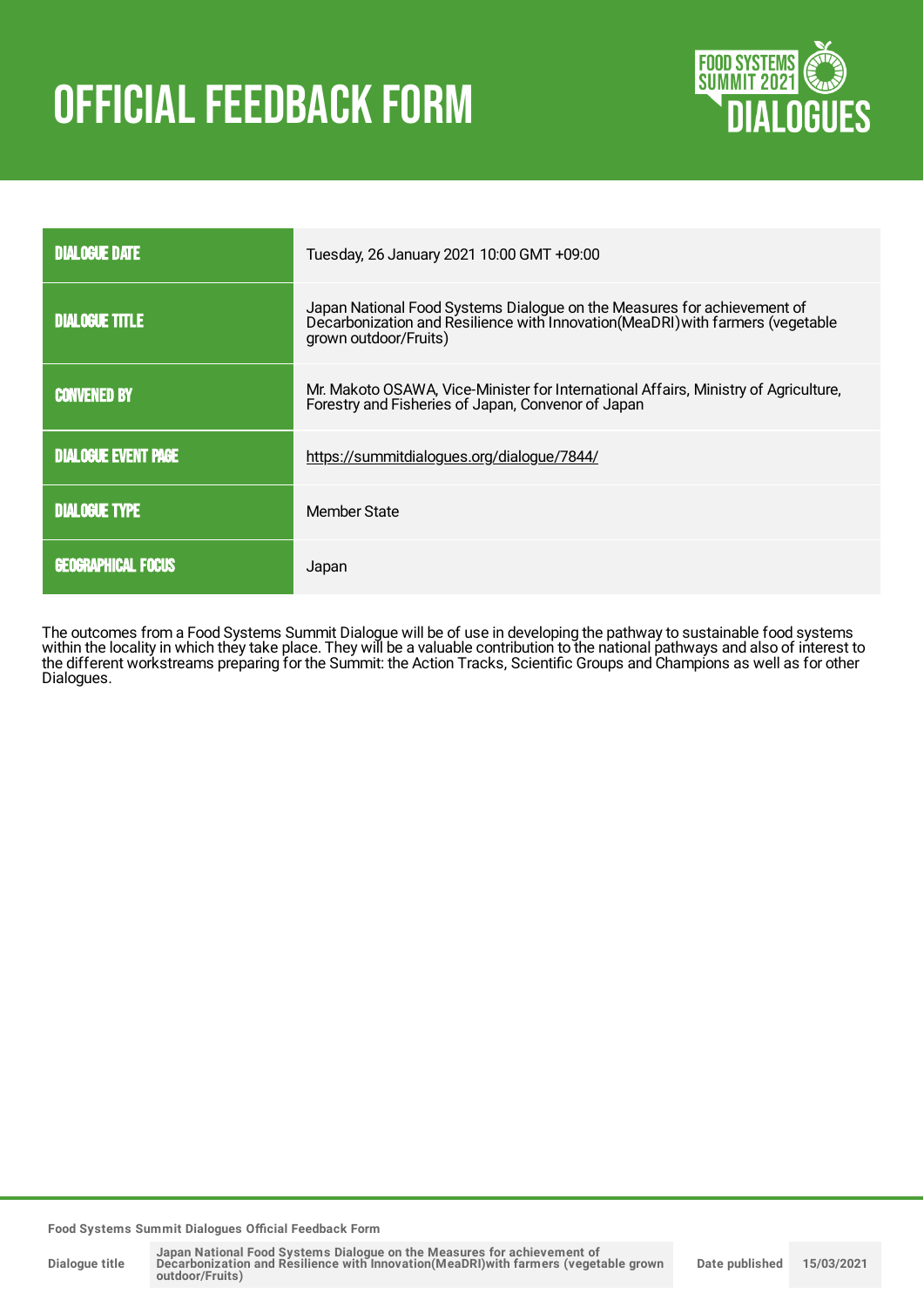# 1.PARTICIPATION



### NUMBER OF PARTICIPANTS FROM EACH STAKEHOLDER GROUP

|   | Small/medium enterprise/artisan             | Workers and trade union                     |
|---|---------------------------------------------|---------------------------------------------|
|   | Large national business                     | <b>Member of Parliament</b>                 |
| 2 | Multi-national corporation                  | Local authority                             |
|   | Small-scale farmer                          | Government and national institution         |
|   | Medium-scale farmer                         | Regional economic community                 |
|   | Large-scale farmer                          | <b>United Nations</b>                       |
|   | Local Non-Governmental Organization         | International financial institution         |
|   | International Non-Governmental Organization | Private Foundation / Partnership / Alliance |
|   | Indigenous People                           | Consumer group                              |
|   | Science and academia                        | Other                                       |

**Food Systems Summit Dialogues Official Feedback Form**

**Dialogue title**

Japan National Food Systems Dialogue on the Measures for achievement of<br>Decarbonization and Resilience with Innovation(MeaDRI)with farmers (vegetable grown **outdoor/Fruits)**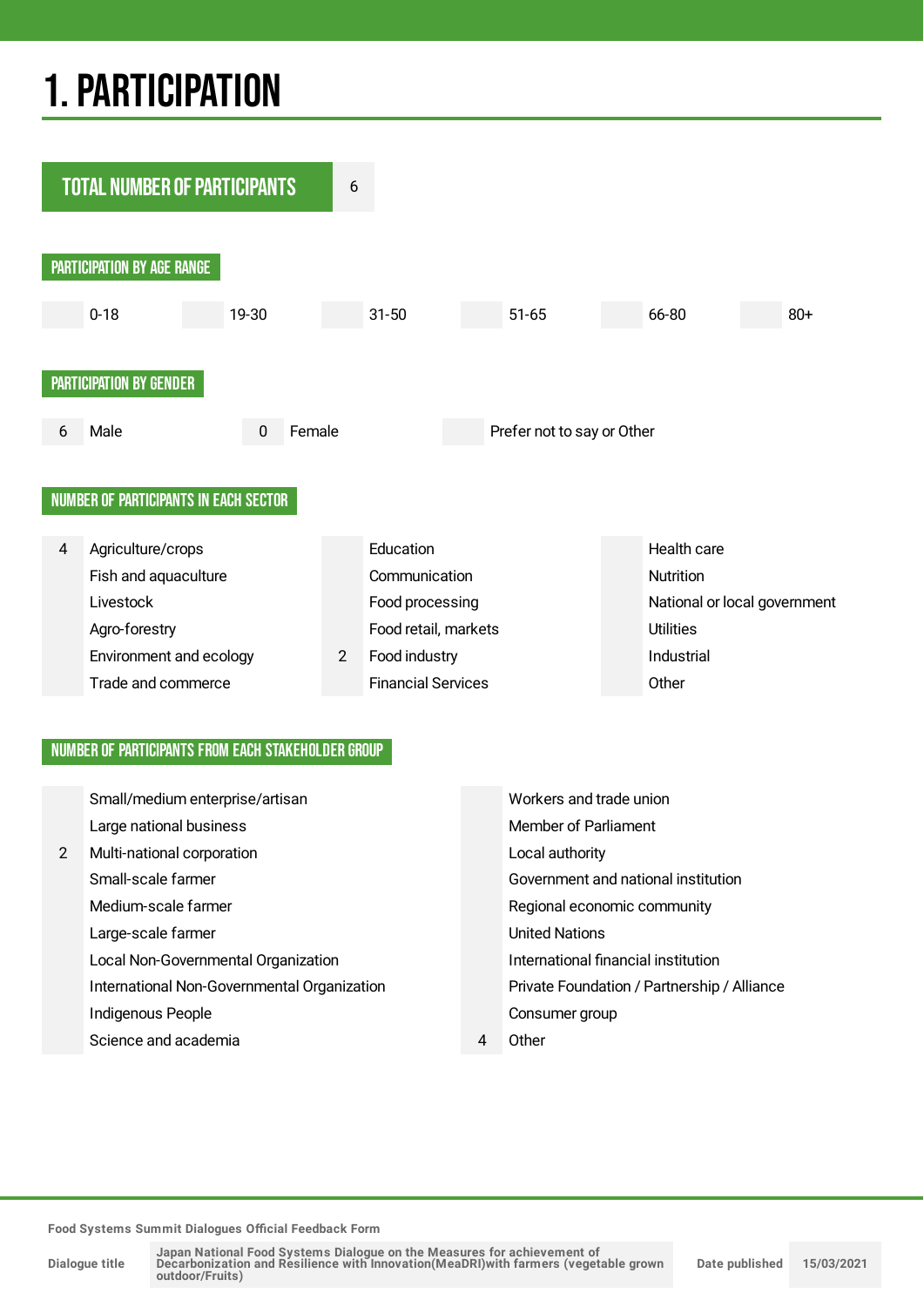## 2. PRINCIPLES OF ENGAGEMENT

HOW DID YOU ORGANIZE THE DIALOGUE SO THAT THE PRINCIPLES WERE INCORPORATED, REINFORCED AND ENHANCED?

HOW DID YOUR DIALOGUE REFLECT SPECIFIC ASPECTS OF THE PRINCIPLES?

DO YOU HAVE ADVICE FOR OTHER DIALOGUE CONVENORS ABOUT APPRECIATING THE PRINCIPLES OF ENGAGEMENT?

**Food Systems Summit Dialogues Official Feedback Form**

**Dialogue title**

Japan National Food Systems Dialogue on the Measures for achievement of<br>Decarbonization and Resilience with Innovation(MeaDRI)with farmers (vegetable grown **outdoor/Fruits) Date published 15/03/2021**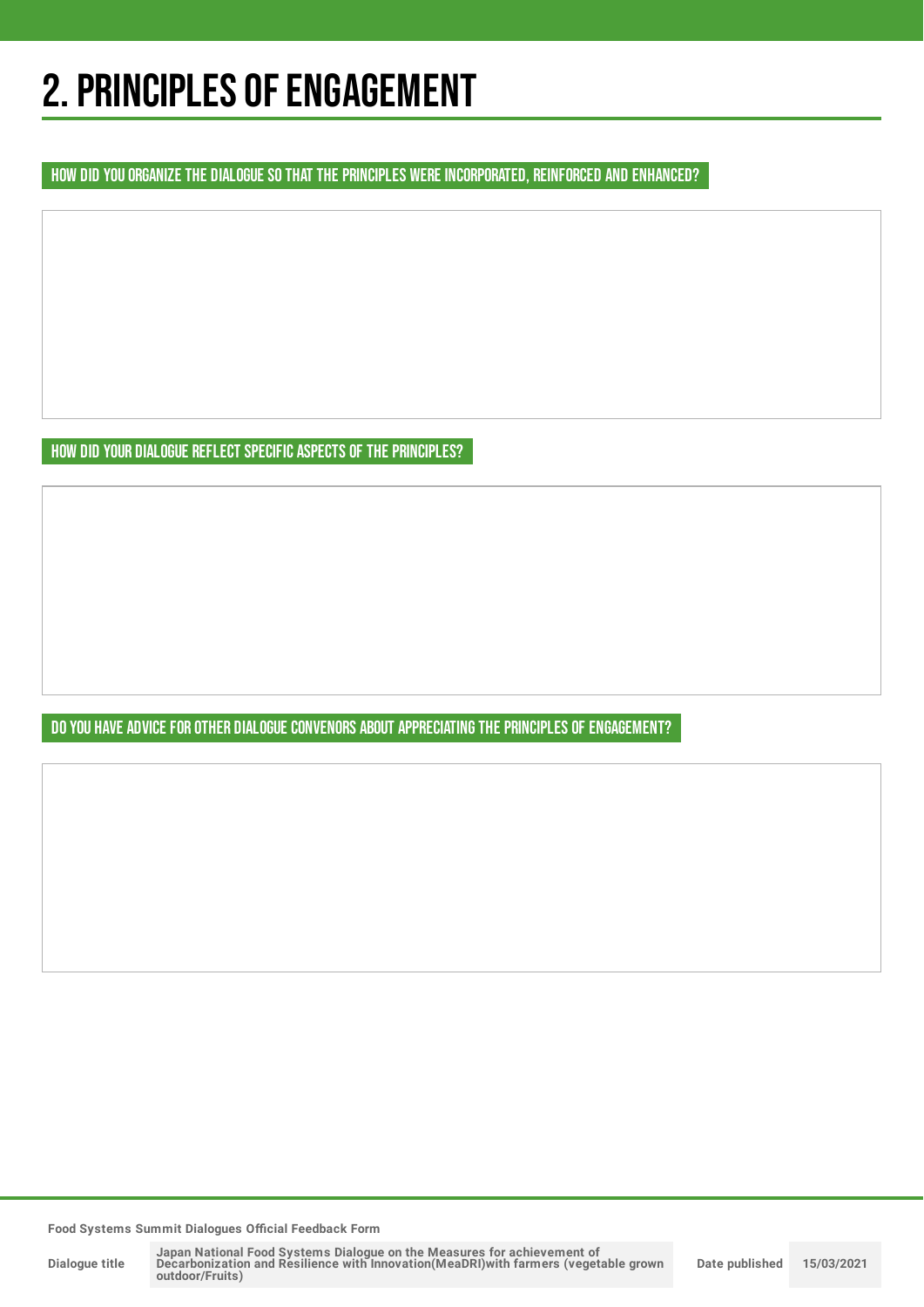# 3. METHOD

The outcomes of a Dialogue are influenced by the method that is used.

DID YOU USE THE SAME METHOD AS RECOMMENDED BYTHE CONVENORS REFERENCE MANUAL?

**Yes** ✓ **No**

MAFF held the dialogue with stakeholders(4 Farmers, 2 Multi-national corporations ) for developing the new strategy for realizing both the productivity improvement and sustainability through innovation, called "Measures for achievement of Decarbonization and Resilience with Innovation (MeaDRI)". MAFF explained the outline of a draft of MeaDRI to the stakeholders, followed by the expression of views of the stakeholders on challenges and opportunities for sustainable food systems associated with the strategy.

**Food Systems Summit Dialogues Official Feedback Form**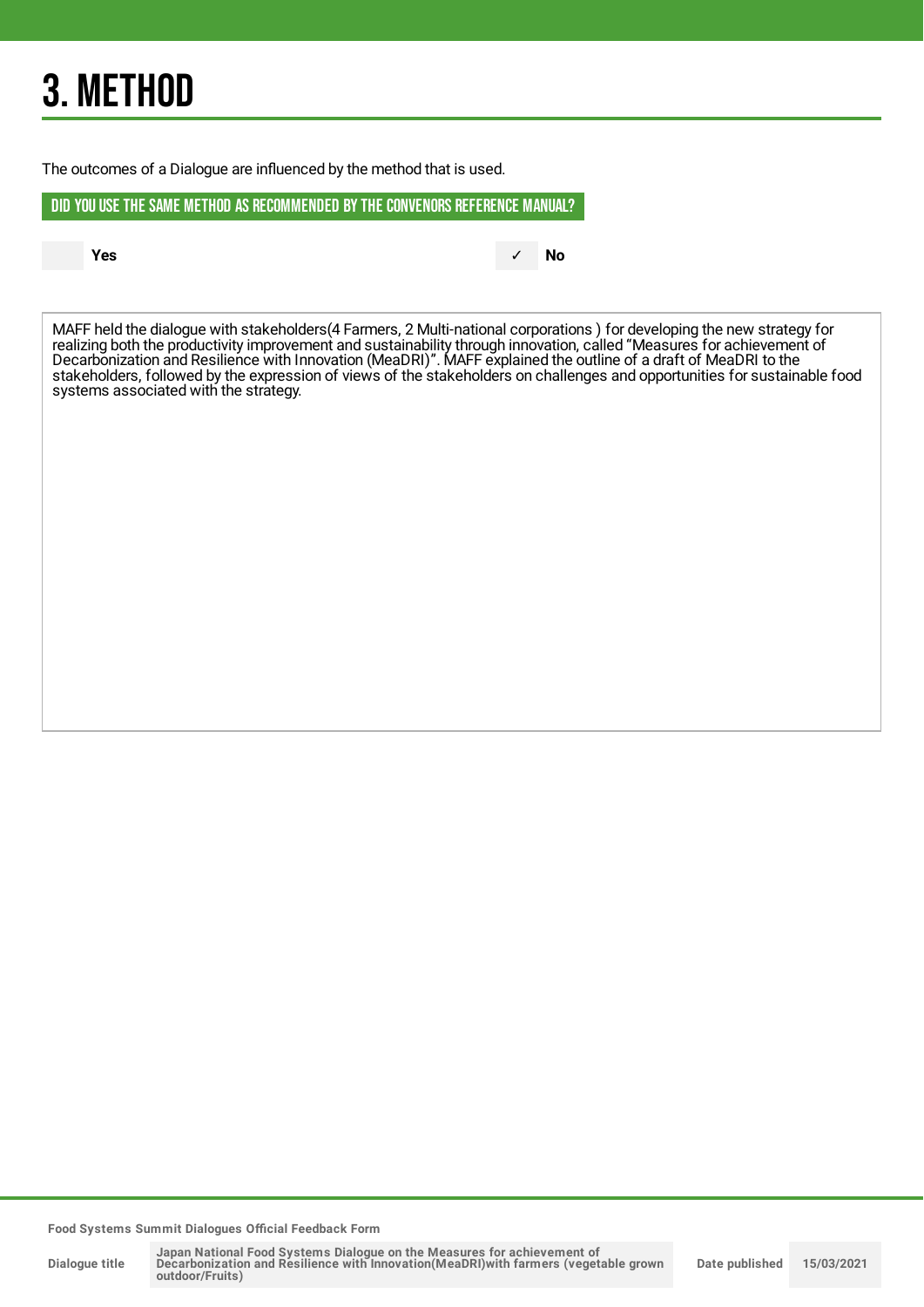# 4. DIALOGUE FOCUS & OUTCOMES

## MAJOR FOCUS

The expression of views of the stakeholders on challenges and opportunities for sustainable food systems associated with the new strategy, "MeaDRI".

### ACTION TRACKS

|              | Action Track 1: Ensure access to safe and<br>nutritious food for all      |
|--------------|---------------------------------------------------------------------------|
| $\checkmark$ | Action Track 2: Shift to sustainable<br>consumption patterns              |
| ✓            | Action Track 3: Boost nature-positive<br>production                       |
|              | Action Track 4: Advance equitable livelihoods                             |
|              | Action Track 5: Build resilience to<br>vulnerabilities, shocks and stress |

## **KEYWORDS**



**Food Systems Summit Dialogues Official Feedback Form**

**Dialogue title**

Japan National Food Systems Dialogue on the Measures for achievement of<br>Decarbonization and Resilience with Innovation(MeaDRI)with farmers (vegetable grown **outdoor/Fruits) Date published 15/03/2021**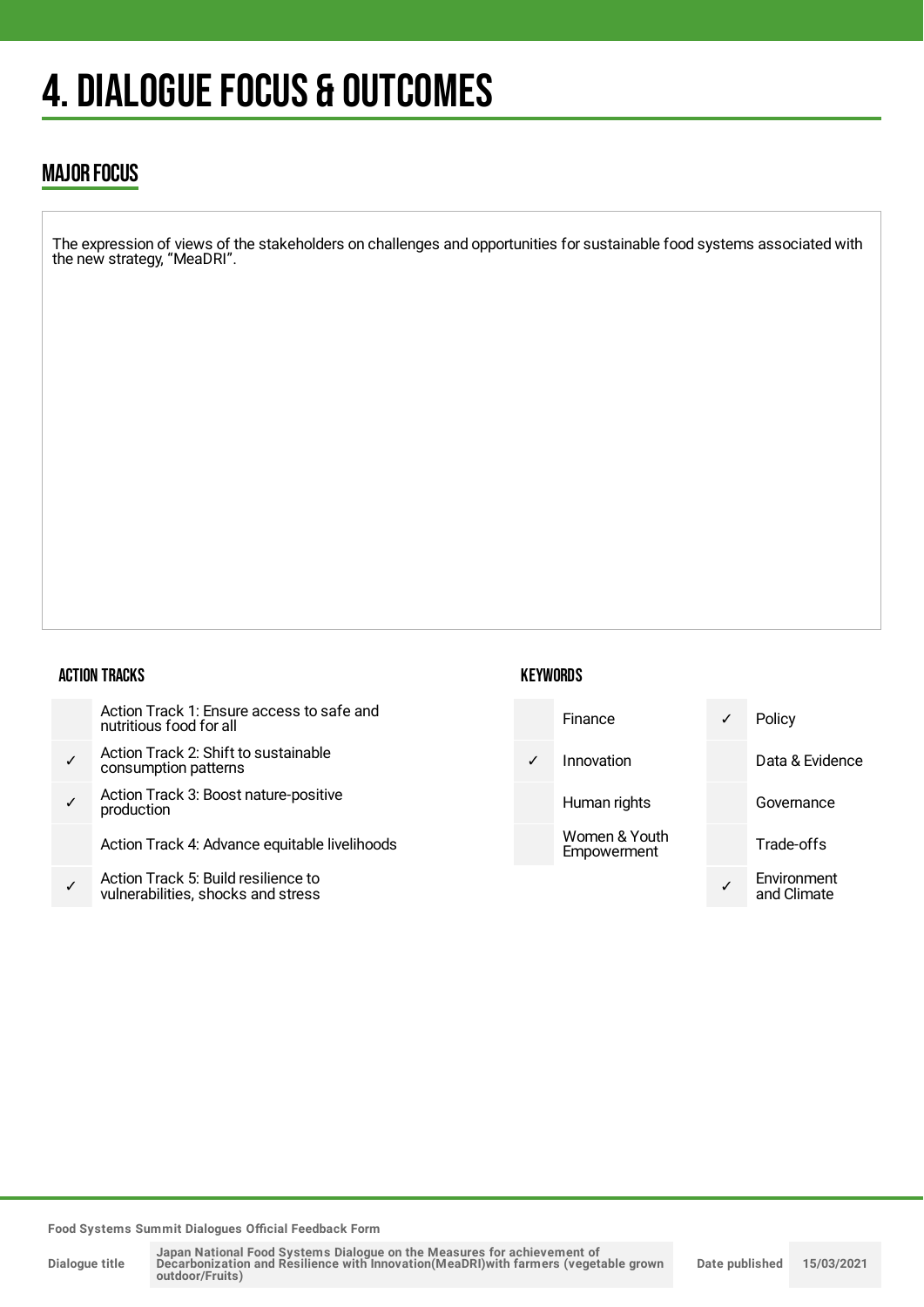## MAIN FINDINGS

The main remarks of the participants are as follows.

(1) It is important to clearly differentiate roles between machines and people and to consolidate farm fields suitable for smart agricultural machinery. On top of that, it is important to use various smart agriculture technologies on the ground.

(2) Due to the increase in scale of farming and the increase in size and efficiency of machines, the current agriculture tends to emphasize more on business than the natural environment. However, considering sustainable agriculture and livelihoods, it is urgent to establish policies to focus on the environmental aspects.

(3) In order to promote environment-friendly agriculture, it is crucial that consumers recognize its value. The request from the actual demand directly motivates the producer's efforts.

### ACTION TRACKS

#### **KEYWORDS**

| Action Track 1: Ensure access to safe and<br>nutritious food for all      |            | Finance                      | $\checkmark$ | Policy                     |
|---------------------------------------------------------------------------|------------|------------------------------|--------------|----------------------------|
| Action Track 2: Shift to sustainable<br>consumption patterns              | $\sqrt{2}$ | Innovation                   |              | Data & Evidence            |
| Action Track 3: Boost nature-positive<br>production                       |            | Human rights                 |              | Governance                 |
| Action Track 4: Advance equitable livelihoods                             |            | Women & Youth<br>Empowerment |              | Trade-offs                 |
| Action Track 5: Build resilience to<br>vulnerabilities, shocks and stress |            |                              |              | Environment<br>and Climate |

**Food Systems Summit Dialogues Official Feedback Form**

**Dialogue title**

Japan National Food Systems Dialogue on the Measures for achievement of<br>Decarbonization and Resilience with Innovation(MeaDRI)with farmers (vegetable grown **outdoor/Fruits) Date published 15/03/2021**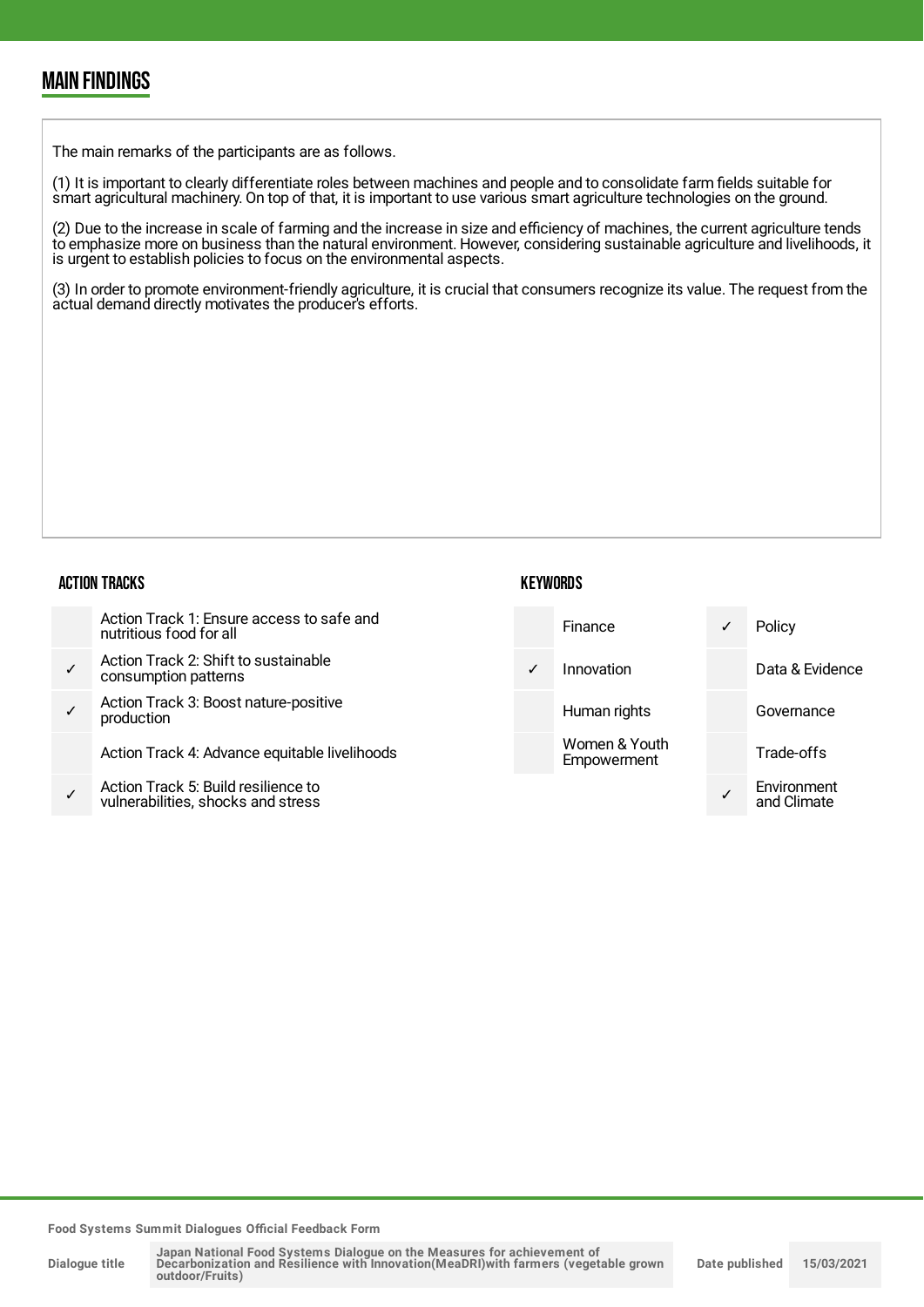## OUTCOMESFOR EACH DISCUSSION TOPIC

### ACTION TRACKS

Action Track 1: Ensure access to s nutritious food for all

Action Track 2: Shift to sustainable consumption patterns

Action Track 3: Boost nature-positi production

Action Track 4: Advance equitable

Action Track 5: Build resilience to vulnerabilities, shocks and stress

| <b>KEYWORDS</b> |  |
|-----------------|--|
|-----------------|--|

| afe and:    | Finance                      | Policy                     |
|-------------|------------------------------|----------------------------|
| €           | Innovation                   | Data & Evidence            |
| ive         | Human rights                 | Governance                 |
| livelihoods | Women & Youth<br>Empowerment | Trade-offs                 |
|             |                              | Environment<br>and Climate |
|             |                              |                            |

**Food Systems Summit Dialogues Official Feedback Form**

**Dialogue title**

Japan National Food Systems Dialogue on the Measures for achievement of<br>Decarbonization and Resilience with Innovation(MeaDRI)with farmers (vegetable grown<br>outdoor/Fruits) **Date published 15/03/2021**